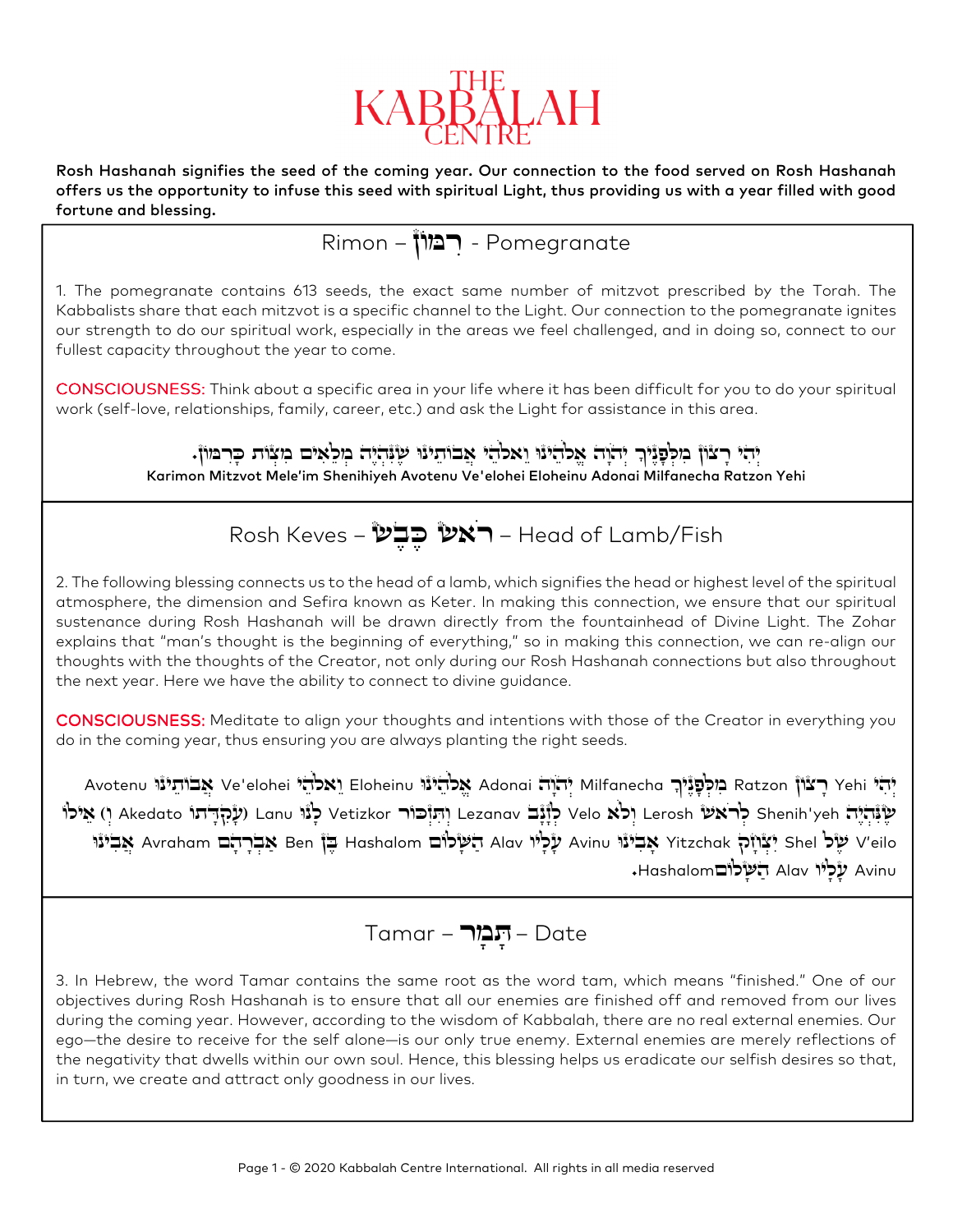

CONSCIOUSNESS: Ask the Light for the strength to "finish what you start;" to see your spiritual work through, and not settle for anything less than complete transformation.

יְהִי Yehi יְהֹי Yehi בִּיכְתָינוּ Milfanecha יְהֹוּה Adonai יְהֹוֹת Elohei אֱכֹהִינוּ Ve'elohei יְהֹוּ Ketzon שָׂיִּתַּבּוּוּ Sheyitamu אוֹיְבֻיֹךְ Oyvecha יִשְׂוֹנְאָיֹךְ Vesonecha וְכָל Vesonecha רָעָרֶאָךָ Sheyitamu יָתְבוּוּ עוֹר Urshaim מַיֹּנָם Min הַאֲרָץ' Min הַאֲרָץ' Min הַאֲרָץ' Ad'aretz (רִשְׂעָיׁם Chata'im בִּוֹ Od אֵינָם Od א ِ יְהֹאֲבָדֶת Uvchasdecha וּבְוֹסְדֶךְ Adonai יִהְאֵבְדָת Et אוּיְבַי Oyvai אֲנִיה Tatzmit אֲ Uvchasdecha כָּל . ָ עֲבְ דֶ ך Avdecha ּכ Ki אֲנִי Ani ׁ נַפְ שי Nafshi ִ י Kol ֹצורְ רֵ י Tzorerey ִ

$$
\mathsf{Select}\left(\mathsf{Silka}\right) - \textit{Sék} \blacktriangleleft \blacktriangleleft \mathsf{P} - \textit{Beet}
$$

l

4. In Hebrew, the word *selek* contains the same root as the Hebrew word for "remove." As our own negative traits are gradually removed from our being, external foes are progressively eliminated from our life. With this blessing, we gain the power to recognize the true purpose of all external enemies we perceive in our lives, and in doing so, build bridges with others.

CONSCIOUSNESS: Think of an area in your life where you are experiencing conflict with another person, and ask the Light for clarity in revealing the true purpose of this conflict. Ask for the merit to learn your lessons peacefully, in harmony with others, rather than through conflict.

Avotenu יְהִיּ Yehi רְצֹוֹן Patzon בִּוּכְפָּגֶּיֹךָ Milfanecha יְהֹיָנוּ Velohei אֱכֹוֹהֵינוּ Elohenu אֲבוֹתֵינוּ Welohei بِمِحْدَا Avotenu יִ Sheyistalku הַבָּהְעָי Vesonecha הַבְּהְעָי Vesonecha יִכְל Vesonecha הַלְחָתְלֹה Sheyistalku יָ יָעָהֵיךָ Bichyenu בִּוּכֵּוּגִּי Suru בִּוּכְוֹל Kol פַּעְלֵל Bo'aley אָוֶן Adonai יִהְוָה Shama יְהֹוָה Suru הָוֹל Kol תֵּיגְּעוֹ Tze'u שְׁאוּ Tze'u אַ Tze'u אָל Tig'u שְׁמֵא Tameh אַל Al הְיִיגְעוֹ עַ Tameh פֿורו U'S סורו Suru ג יְהֹוֹה Kley גוֹשׂאי Nosey כּכוֹי Kley וֹהֹוֹה Adonai.

Dla'at (Kra) – 
$$
\vec{P}
$$
רִּלִּלְּדָ $-$  Pumpkin

5. The Aramaic word for "pumpkin" is *k'ra*, which has the same root as the Hebrew word that means "tear." Accordingly, the mystics of Kabbalah tell us that this blessing helps us tear up any impending cosmic decrees we have created as a result of our negative thoughts, words, and actions. If our hearts are filled with repentance, these sacred words can help us change judgments into acquittals. This blessing also awakens us to recognize and appreciate the Creator's mercy. The Creator is always open to forgiving and supporting us when we have a sincere desire to right any of our wrongs and to change. When you realize the Creator's mercy, you actually ignite that mercy, allowing judgments to be nullified

CONSCIOUSNESS: CONSCIOUSNESS: Think about one area in which you are unforgiving and unmerciful towards yourself and ask the Light to help you be kinder to yourself, and in doing so, strengthen your ability to be more merciful towards others.

יָהִי Yehi יָהֹי Yehi בִּוּכְהֲרָע Adonai יְהֹוָה Milfanecha אֱכֹהֲינוּ Velohei וֵאכֹהֵי Velohei יְהִל Yehi שְׁהַכְרָע Shetikra רועַ Ro'a גְּזָר Binenu יִיהְרָאוּ Ueyikar'u יְאֲלוֹהָ Dinenu בּוֹעַ Gzar יְיֹּנְגוֹ Ro'a בּוֹיתֵינו